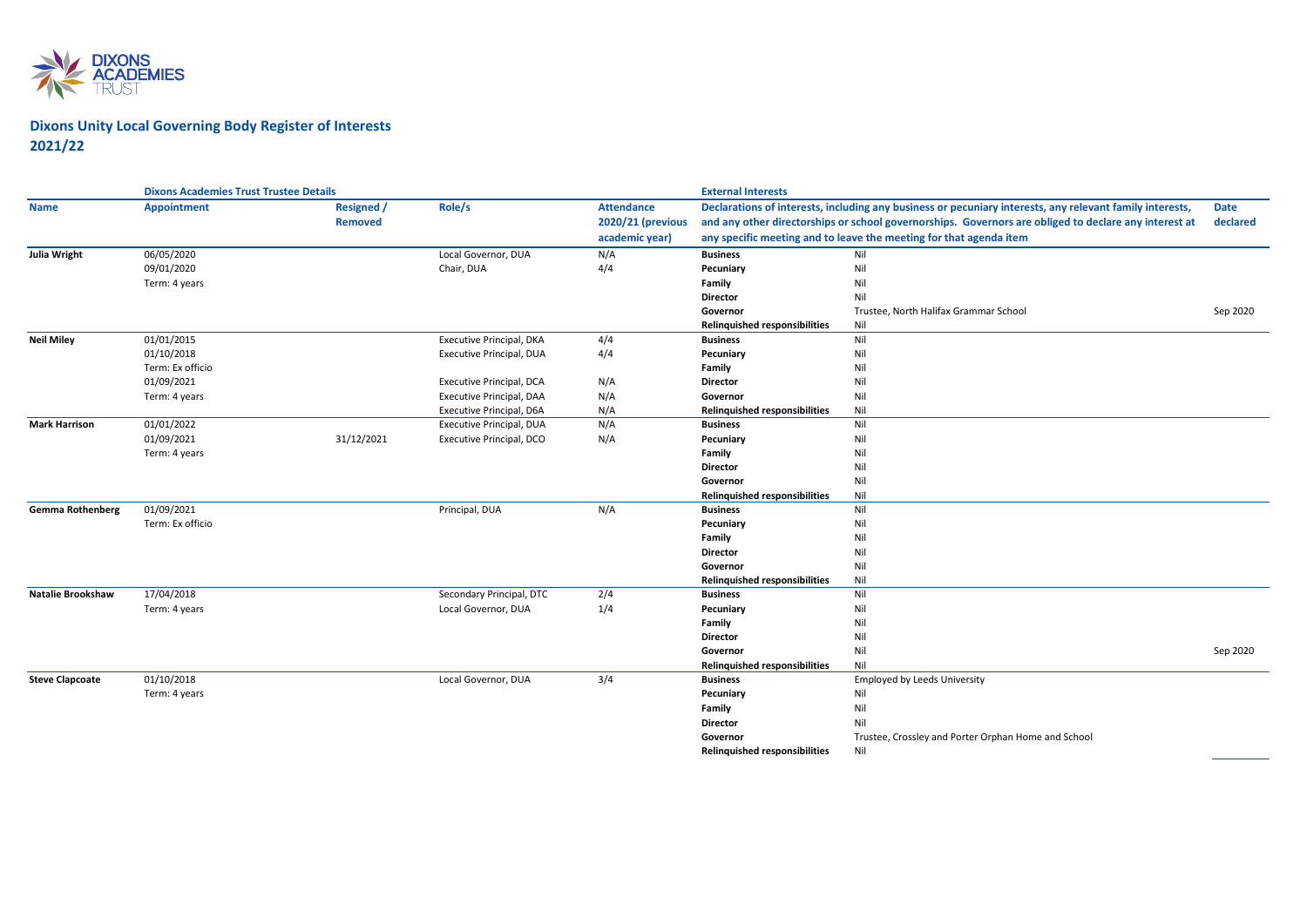|                          | <b>Dixons Academies Trust Trustee Details</b> |                                     |                              | <b>External Interests</b>                                |                                           |                                                                                                                                                                                                                                                                                         |                         |
|--------------------------|-----------------------------------------------|-------------------------------------|------------------------------|----------------------------------------------------------|-------------------------------------------|-----------------------------------------------------------------------------------------------------------------------------------------------------------------------------------------------------------------------------------------------------------------------------------------|-------------------------|
| <b>Name</b>              | <b>Appointment</b>                            | <b>Resigned</b> /<br><b>Removed</b> | Role/s                       | <b>Attendance</b><br>2020/21 (previous<br>academic year) |                                           | Declarations of interests, including any business or pecuniary interests, any relevant family interests,<br>and any other directorships or school governorships. Governors are obliged to declare any interest at<br>any specific meeting and to leave the meeting for that agenda item | <b>Date</b><br>declared |
| <b>Clare Ingle</b>       | 01/05/2019                                    |                                     | Local Governor, DUA          | 4/4                                                      | <b>Business</b>                           | <b>Employed by Leeds University</b>                                                                                                                                                                                                                                                     |                         |
|                          | Term: 4 years                                 |                                     |                              |                                                          | Pecuniary                                 | Nil                                                                                                                                                                                                                                                                                     |                         |
|                          |                                               |                                     |                              |                                                          | Family                                    | Nil                                                                                                                                                                                                                                                                                     |                         |
|                          |                                               |                                     |                              |                                                          | <b>Director</b>                           | Nil                                                                                                                                                                                                                                                                                     |                         |
|                          |                                               |                                     |                              |                                                          | Governor                                  | Nil                                                                                                                                                                                                                                                                                     |                         |
|                          |                                               |                                     |                              |                                                          | <b>Relinquished responsibilities</b>      | Nil                                                                                                                                                                                                                                                                                     |                         |
| <b>Georgina Lawrence</b> | 01/04/2020                                    |                                     | Local Governor (staff), DUA  | 2/4                                                      | <b>Business</b>                           | Nil                                                                                                                                                                                                                                                                                     |                         |
|                          | Term: 4 years                                 |                                     |                              |                                                          | Pecuniary                                 | Nil                                                                                                                                                                                                                                                                                     | Sep 2020                |
|                          |                                               |                                     |                              |                                                          | Family                                    | Nil                                                                                                                                                                                                                                                                                     |                         |
|                          |                                               |                                     |                              |                                                          | Director                                  | Nil                                                                                                                                                                                                                                                                                     |                         |
|                          |                                               |                                     |                              |                                                          | Governor                                  | Nil                                                                                                                                                                                                                                                                                     |                         |
|                          |                                               |                                     |                              |                                                          | <b>Relinquished responsibilities</b>      | Nil                                                                                                                                                                                                                                                                                     |                         |
| <b>Samantha Martin</b>   | 11/12/2019                                    |                                     | Local Governor (parent), DUA | 2/4                                                      | <b>Business</b>                           | Nil                                                                                                                                                                                                                                                                                     |                         |
|                          | Term: 4 years                                 |                                     |                              |                                                          | Pecuniary                                 | <b>SLM Accounting Services</b>                                                                                                                                                                                                                                                          |                         |
|                          |                                               |                                     |                              |                                                          | Family                                    | Nil                                                                                                                                                                                                                                                                                     |                         |
|                          |                                               |                                     |                              |                                                          | <b>Director</b>                           | Nil                                                                                                                                                                                                                                                                                     |                         |
|                          |                                               |                                     |                              |                                                          | Governor                                  | Nil                                                                                                                                                                                                                                                                                     |                         |
|                          |                                               |                                     |                              |                                                          | <b>Relinquished responsibilities</b>      | Nil                                                                                                                                                                                                                                                                                     |                         |
| <b>Cllr Jim McKenna</b>  | 01/10/2018                                    |                                     | Local Governor, DUA          | 2/4                                                      | <b>Business</b>                           | <b>Employed by Leeds City Council</b>                                                                                                                                                                                                                                                   | Sep 2020                |
|                          | Term: 4 years                                 |                                     |                              |                                                          | Pecuniary                                 | Nil                                                                                                                                                                                                                                                                                     |                         |
|                          |                                               |                                     |                              |                                                          | Family                                    | Nil                                                                                                                                                                                                                                                                                     |                         |
|                          |                                               |                                     |                              |                                                          | <b>Director</b>                           | Nil                                                                                                                                                                                                                                                                                     |                         |
|                          |                                               |                                     |                              |                                                          | Governor<br>Relinquished responsibilities | Nil<br>Nil                                                                                                                                                                                                                                                                              |                         |
| <b>Catriona Morrison</b> | 06/05/2020                                    |                                     | Local Governor, DUA          | 2/4                                                      | <b>Business</b>                           | Employed by University of Bradford                                                                                                                                                                                                                                                      |                         |
|                          | Term: 4 years                                 |                                     |                              |                                                          | Pecuniary                                 | Nil                                                                                                                                                                                                                                                                                     |                         |
|                          |                                               |                                     |                              |                                                          | Family                                    | Nil                                                                                                                                                                                                                                                                                     |                         |
|                          |                                               |                                     |                              |                                                          | <b>Director</b>                           | Nil                                                                                                                                                                                                                                                                                     |                         |
|                          |                                               |                                     |                              |                                                          | Governor                                  | Nil                                                                                                                                                                                                                                                                                     |                         |
|                          |                                               |                                     |                              |                                                          | <b>Relinquished responsibilities</b>      | Nil                                                                                                                                                                                                                                                                                     |                         |